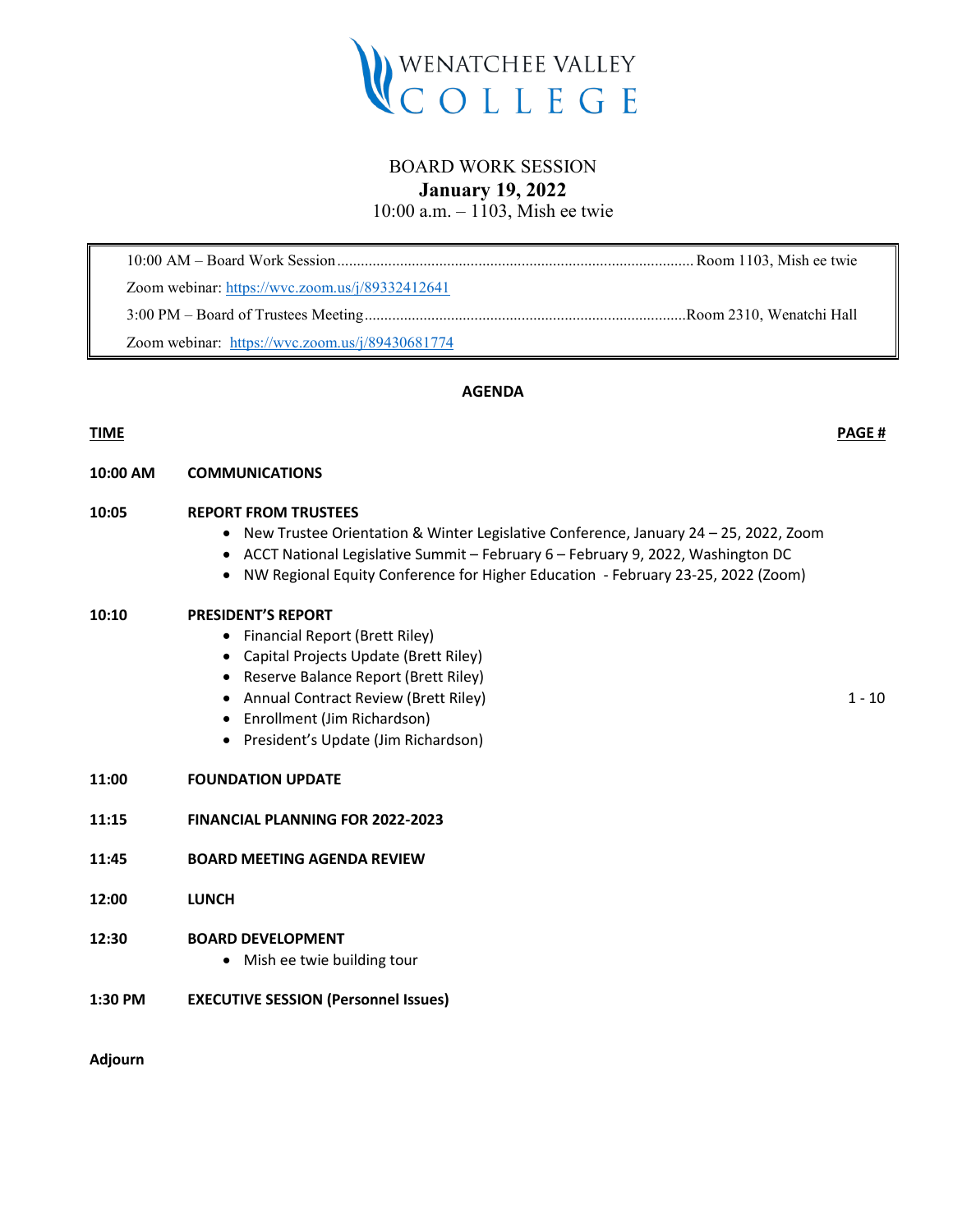| <b>Contractor Name</b>                     | <b>Purpose of the Contract Description (Optional)</b>                       |
|--------------------------------------------|-----------------------------------------------------------------------------|
| 108 State of Mind                          | Rental of 3,300 sq ft of space for classrooms at 14 S Main St Omak WA       |
| 24-7 Property Maintenance                  | Snowplowing, Sanding and maintenance of parking lot for Omak Campus         |
| ABB, Inc. Robotics Business Unit           | Annual support for software used with robotic arms purchased in 2015 & 2019 |
| Accessible Information Management, LLC     | Cloud Software Database Subscription                                        |
| ADInstruments                              | Lt Physiology Software License                                              |
| Alertus                                    | <b>Alert Notifications</b>                                                  |
| Alertus                                    | <b>Alert Notifications</b>                                                  |
| AlienVault, Inc.                           | AlienVault support agreement                                                |
| Allied Universal (US Security Association) | Campus Security - Wenatchee                                                 |
| Allis, Vincent                             | Music Performance for MUS 170/270 Course                                    |
| Alpha Media LLC                            | Marketing/outreach to Hispanic Community through LaNueva live broadcasts    |
| Apple Springs                              | <b>Clinical Training Site</b>                                               |
| Armstrong, Jeannette                       | Guest Speaker - Omak Event                                                  |
| Assessment Technologies Institute, LLC     | <b>Virtual Test Proctoring services</b>                                     |
| <b>AT&amp;T Mobility</b>                   | Cell Service for Omak Security                                              |
| Attachmate                                 | <b>Reflections Desktop Licenses</b>                                         |
| Augustsoft - Lumens & USAePay (B of A      | Cont Ed Online Enroll Mgmt and Payment System                               |
| merchant services third-party)             |                                                                             |
| Authorize.net                              | Payment gateway for online payments for Papercut                            |
| <b>Ballard Ambulance</b>                   | <b>Clinical Training Site</b>                                               |
| <b>Bank Mobile (Customers Bank)</b>        | Student Financial Aid Disbursement System                                   |
| Bank of America/Cybersource                | <b>Online Payment Service</b>                                               |
| Barker, Dean                               | Painting for Van Tassell Mural                                              |
| <b>Barnes and Noble</b>                    | Bookstore management                                                        |
| Bendito-Zepeda, Teresa                     | MESA program development assistance                                         |
| Bendito-Zepeda, Teresa                     | <b>MESA Community Survey</b>                                                |
| Bibliotheca + 3M                           | Service Agreement for software mainenance 3M equipment                      |
| Bibliotheca + 3M                           | Service Agreement for 3M equipment                                          |
| <b>Big Bend Community College</b>          | Collaboration of WVC and BBCC for Unmanned Aerial Systems Program           |
| <b>Blue Mountain Community College</b>     | Interdistrict Agreement for MLT program                                     |
| <b>Blue Mountain Community College</b>     | etter of Agreement for MLT program                                          |
| <b>Bridgeport School District</b>          | College in the High School program                                          |
| <b>Bridgeport School District</b>          | <b>Clinical Training Site</b>                                               |
| Broadcast Music, Inc. (BMI)                | License Agreement for Broadcast Music for Dances and Events                 |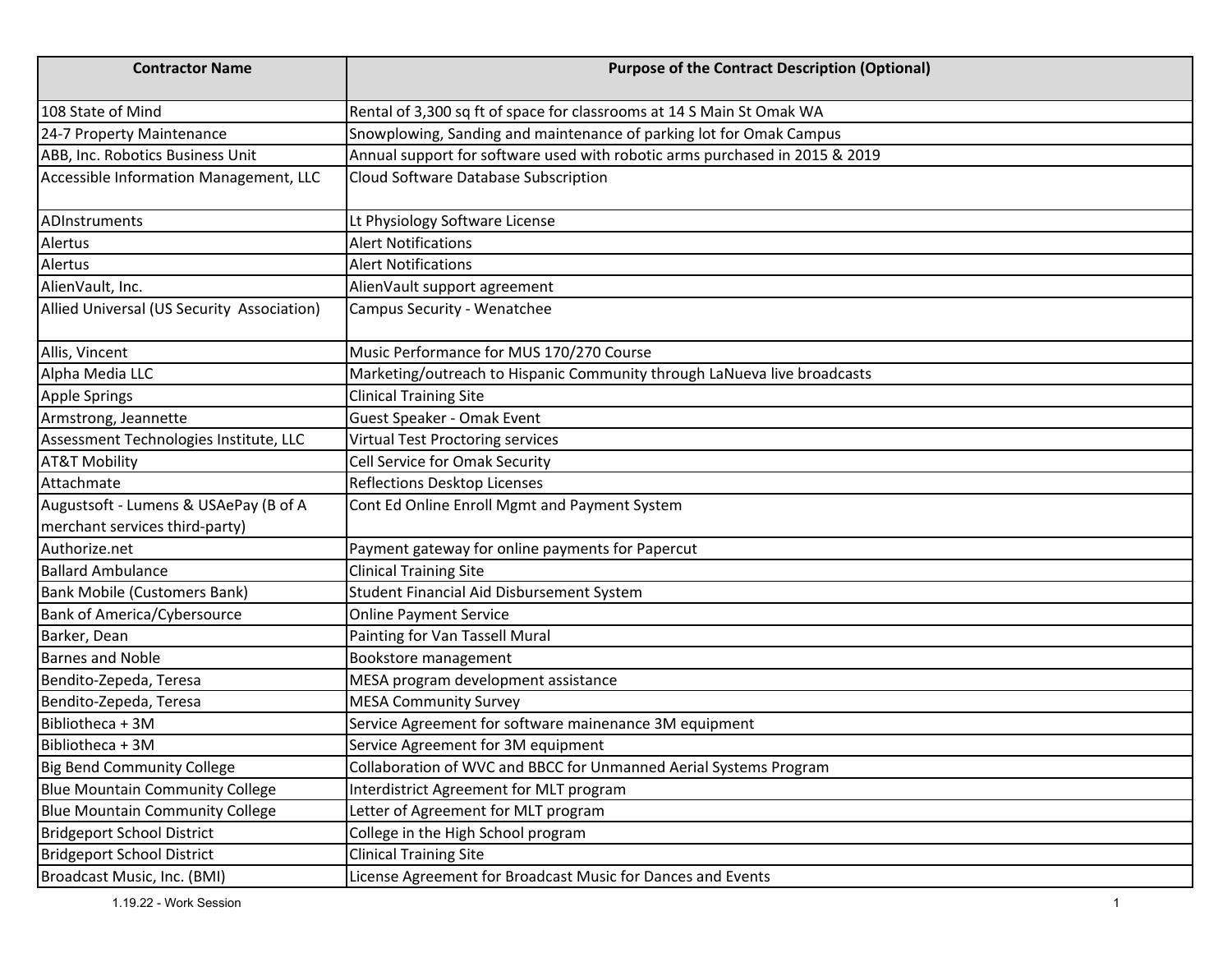| <b>Contractor Name</b>                   | <b>Purpose of the Contract Description (Optional)</b>                                                                                      |
|------------------------------------------|--------------------------------------------------------------------------------------------------------------------------------------------|
| Brown, Linda Sue                         | Food Service Vendor. On Site Cafeteria and Catering.                                                                                       |
| <b>CampusCE Corporation</b>              | <b>Education Management System Service Plan</b>                                                                                            |
| Cardenas, Liliana                        | <b>CAMP Transfer Mentor</b>                                                                                                                |
| Carestream Health                        | CR Machine - Pre-Owned                                                                                                                     |
| Carrion, Rocio (dba I AM Empowerment)    | Keynote speaker for 2021 Virtual Graduation Ceremony                                                                                       |
| <b>Cascade Medical Center</b>            | <b>Clinical Training Site</b>                                                                                                              |
| Cashmere School District                 | College in the High School program                                                                                                         |
| <b>CBORD Group</b>                       | <b>Odyssey Card Security Access Software</b>                                                                                               |
| <b>CBORD Group</b>                       | <b>Odyssey Card Security Access Software</b>                                                                                               |
| Cengage (Gale)                           | <b>Academic OneFile Access</b>                                                                                                             |
| Cengage/Education To Go                  | Online Class Agreement                                                                                                                     |
| Central Washington Hospital              | Reciprocal library services agreement                                                                                                      |
| Central Washington University (CWU)      | Co-Location agreement. CWU on WVC campus                                                                                                   |
| Challis Educational Opportunities        | TESOL and TEC certificate program                                                                                                          |
| Chelan County Emergency Management       | Reimburse design and construction cost for Combined Conference Center and Emergency Operations Center as part of<br>Wells Hall Replacement |
| Chelan County Fire Protection District 1 | Fire Protection and Emergency Medical                                                                                                      |
| Chelan County PUD                        | Easment for Underground Utility (SBCTC and PUD)                                                                                            |
| Chelan County PUD                        | <b>SNAP Program</b>                                                                                                                        |
| Chelan County PUD                        | Apprentice Agreement                                                                                                                       |
| Chelan County Regional Justice Center    | <b>Clinical Training Site</b>                                                                                                              |
| Chelan/Douglas Health District           | Emergency operations agreement - Facilty use in event of health emergency                                                                  |
| Chelan/Douglas Health District           | <b>Clinical Training Site</b>                                                                                                              |
| Columbia Basin Hospital                  | <b>Clinical Training Site</b>                                                                                                              |
| Columbia Electrical Supply               | Rockwell Online Training Agreement                                                                                                         |
| Columbia Fitness                         | <b>Preventative Maintenance</b>                                                                                                            |
| Columbia Valley Community Health         | CVCH to provide On-Campus Health Clinic for students and staff                                                                             |
| Colville Indian Health Services          | <b>Clinical Training Site</b>                                                                                                              |
| Colville Tribal Gaming Commission        | Tribal Regulatory Gaming Certificate Program and other programs                                                                            |
| Confederated Tribes of the Colville      | High School 21, HSE, GED                                                                                                                   |
| Reservation                              |                                                                                                                                            |
| Confederated Tribes of the Colville      | CCT Language Program Agreement                                                                                                             |
| Reservation                              |                                                                                                                                            |
| Confluence Health                        | WVC to provide CNA Bridge training to Confluence medial assistants                                                                         |
| Confluence Health                        | <b>Clinical Training Site</b>                                                                                                              |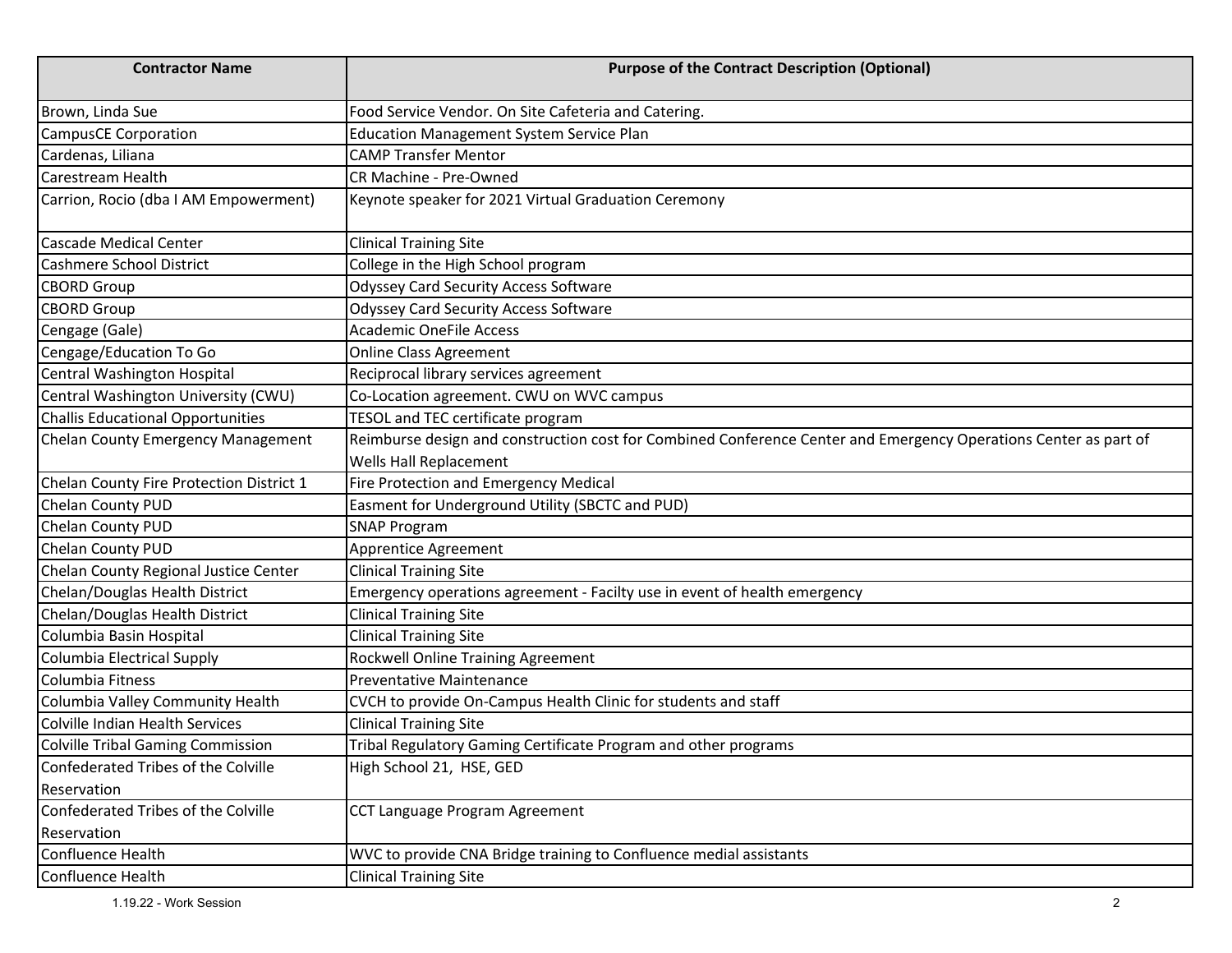| <b>Contractor Name</b>                   | <b>Purpose of the Contract Description (Optional)</b>                                                     |
|------------------------------------------|-----------------------------------------------------------------------------------------------------------|
| CoolSpeak                                | <b>CAMP Orientation - Speaker</b>                                                                         |
| CoolSpeak                                | <b>CAMP Zoom Presentations</b>                                                                            |
| Core Medial Imaging (Now Shimadzu        | Maintenance & support agreement for Medical Imaging devices                                               |
| <b>Medical Systems USA)</b>              |                                                                                                           |
| Coulee Medical Center                    | <b>Clinical Training Site</b>                                                                             |
| Crown Castle International Corp.         | Maintenance of tower rental agreement with Crown Castle (formerly AT&T)                                   |
| <b>CT2Learn Course Adoption</b>          | CT2Learn Course Adoption for Criminal Law, Juvinile Law, Crime Scene                                      |
| <b>CTE Dual Credit Consortium</b>        | Consortium of WVC and local school districts for granting college credits for high school courses         |
| CyberSource - Partiipation Agreeemnt (3  | Payment gateway for online payments.                                                                      |
| Party)                                   |                                                                                                           |
| Deep Engineering and Technologies LLC    | Grant funded (CARES) - Readiness Review, request for Evaluation and self-study report                     |
| Denver, University of                    | WVC CAMP will provide field placement for educational/OJT experience of graduate students of U of D (MOU) |
| <b>Development Dimensions</b>            | Leadership Training                                                                                       |
| <b>Dreher Entertainment LLC</b>          | Rental of outdoor movie equipment for ASWVC Drive-in Night                                                |
| <b>Eastmont School District</b>          | College in the High School Program                                                                        |
| <b>Eastmont School District</b>          | <b>Clinical Training Site</b>                                                                             |
| Elsensohn, Brooke                        | Assist with mural painting on Van Tassell hall                                                            |
| Elsevier                                 | <b>Testing Package Agreement</b>                                                                          |
| <b>EMSI</b> (Economic Modeling, LLC)     | <b>Subscription to Career Coach</b>                                                                       |
| <b>EMSI</b> (Economic Modeling, LLC)     | <b>Subscription to Analyst</b>                                                                            |
| <b>Entiat School District</b>            | College in the High School Program                                                                        |
| <b>Entiat School District</b>            | <b>Clinical Training Site</b>                                                                             |
| Estrada, Armado Jorge                    | <b>CAMP Transfer Mentor</b>                                                                               |
| ExamSoft                                 | Master Software License and Services Agreement                                                            |
| Foundation for Environmental Stewardship | Source & bring speakers, provide training materials, for Sustainable Development Goals training           |
| Fresenius Medical Center, Omak Dialysis  | Clincial site to provide clinica experiences for students                                                 |
| <b>Front Rush</b>                        | Site License for Sports content                                                                           |
| Garda                                    | <b>Armored Car Service</b>                                                                                |
| Garibay Soloria, Daniela                 | <b>CAMP Transfer Mentor</b>                                                                               |
| Garibay-Vega, Beatriz                    | <b>CAMP Transfer Mentor</b>                                                                               |
| <b>GCSIT</b>                             | VEEAM Backup for Office 365 + 350 new licenses                                                            |
| <b>GCSIT</b>                             | VEEAM Backup for Office 365 - Omak Campus                                                                 |
| <b>GCSIT</b>                             | VEEAM VBR ENT + PUB SEC LIC (Annnual/Mnthly 24/7)                                                         |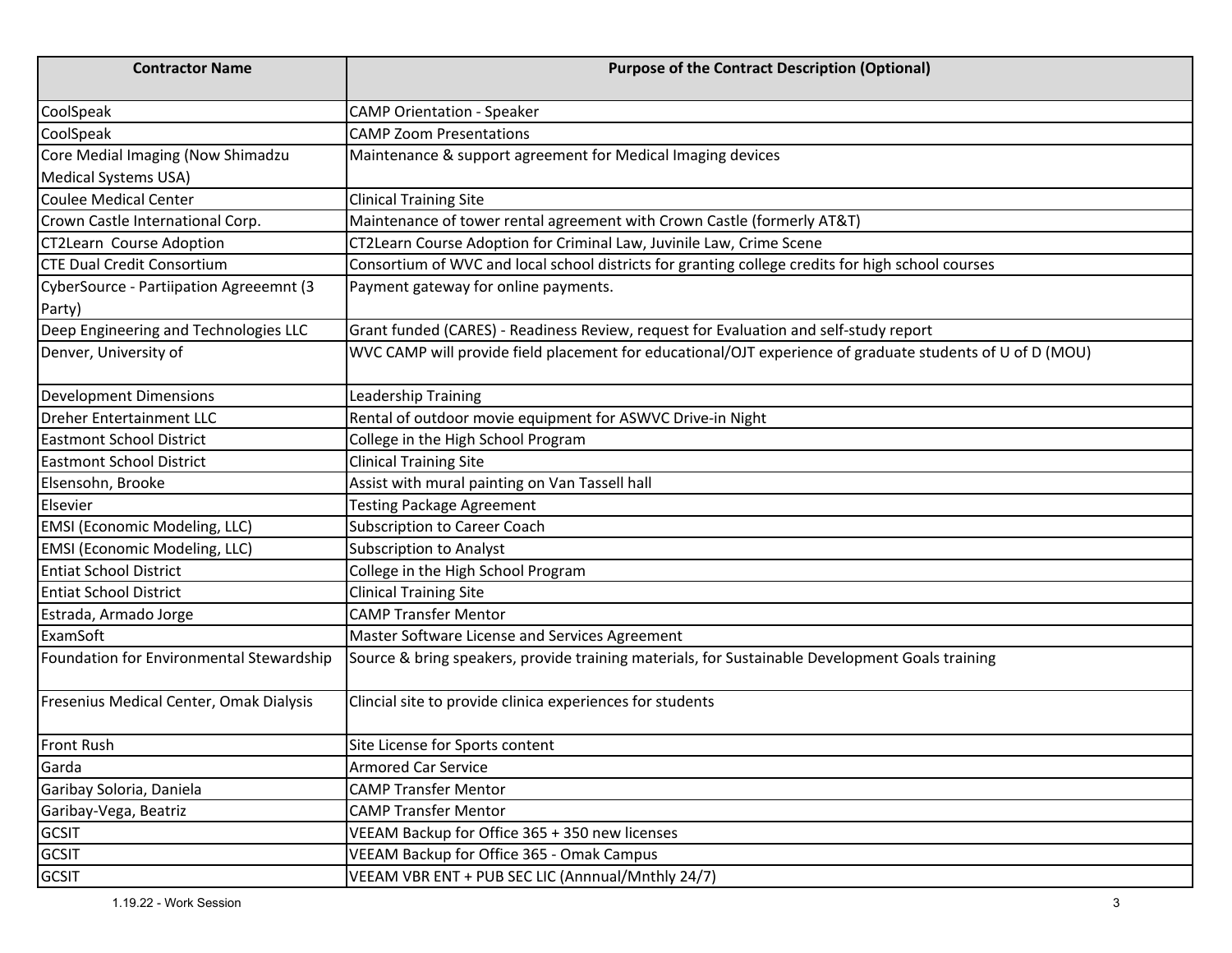| <b>Contractor Name</b>                    | <b>Purpose of the Contract Description (Optional)</b>                                                                |
|-------------------------------------------|----------------------------------------------------------------------------------------------------------------------|
| <b>GCSIT</b>                              | VEEAM - 206 additional licenses for Office 365                                                                       |
| <b>GCSIT</b>                              | VM Ware Academic User Environment Manager                                                                            |
| <b>Getinge Group</b>                      | Maintenance Agreement for: Generator/Boiler, and Sterilizer in Lab                                                   |
| <b>Glamsnaps LLC</b>                      | Facilitate Empresarios Hispanos Zoom Class                                                                           |
| <b>Glamsnaps LLC</b>                      | Facebook posts design for LatinX community outreach                                                                  |
| <b>Global Music Rights, LLC</b>           | Campus Radio Station/On-Campus Cable TV System                                                                       |
| Google.com                                | Access to campuses to verify information and/or for mapping                                                          |
| Governmentjobs.com, Inc. (NEOGOV)         | <b>INSIGHT Enterprise Edition Annual License</b>                                                                     |
| <b>Grand Coulee Dam School District</b>   | College in the High School Program                                                                                   |
| <b>Grand River Solutions</b>              | Title IX Services (investigation, hearings, appeals, etc.)                                                           |
| Guerrero, Noelia                          | <b>CAMP Transfer Mentor</b>                                                                                          |
| Guillen, Maricruz                         | <b>CAMP Transfer Mentor</b>                                                                                          |
| Hawk Ridge Systems                        | SolidWorks Edu Edition Class Pack renewal                                                                            |
| Head, Lauren                              | Two 1-hour nutrition classes for students                                                                            |
| <b>Heartland Payment Systems</b>          | <b>Merchant Processing Agreement</b>                                                                                 |
| <b>Hillary Software</b>                   | <b>ByRequest Software License</b>                                                                                    |
| <b>Hyland Software</b>                    | Onbase Digital Document Archival System & Support                                                                    |
| <b>IBM</b>                                | SPSS software - 2 licenses                                                                                           |
| iGrad, Inc (formerly Ed Credit Mgmt Corp) | <b>Financial Literacy Software</b>                                                                                   |
| Intelecom                                 | Online resources                                                                                                     |
| <b>InterVision</b>                        | GA_Exagrid Backup Hardware and 3 yr maint/support                                                                    |
| <b>InterVision</b>                        | Dell PowerEdge R640 CTO Server, Ethernet & 1 yr maintenance for Omak                                                 |
| <b>InterVision</b>                        | Barracuda Message Archiver                                                                                           |
| <b>InterVision</b>                        | Tintri Gold Support                                                                                                  |
| Intrinium                                 | Quarterly PCI ASV Scanning                                                                                           |
| Intrinium                                 | <b>Security Audit</b>                                                                                                |
| IRIS - Initiative for Rural Innovation &  | WVC to sponsor IRIS events and activities to include NCW Success Summit. IRIS to meet with WVC President and VP each |
| Stewardship                               | winter to provide update of activites and financial report.                                                          |
| Jensen, Teresa                            | Instructing virtual painting events                                                                                  |
| Jeter, Lewis                              | Music Performance for MUS 170/270 Course                                                                             |
| Kelly, David A                            | Team building and bylaws Zoom sessions with Omak ASWVC                                                               |
| <b>King County</b>                        | Cooperative Purchasing Agreement using King County's awarded contracts                                               |
| Kozma Technologies                        | Radio Repair, Testing and Maintenance for Security Radios                                                            |
| Labster                                   | Online lab simulation Software services agreement for BIO 100/211                                                    |
| Labster                                   | Online lab simulation Software services agreement for CHEM 131                                                       |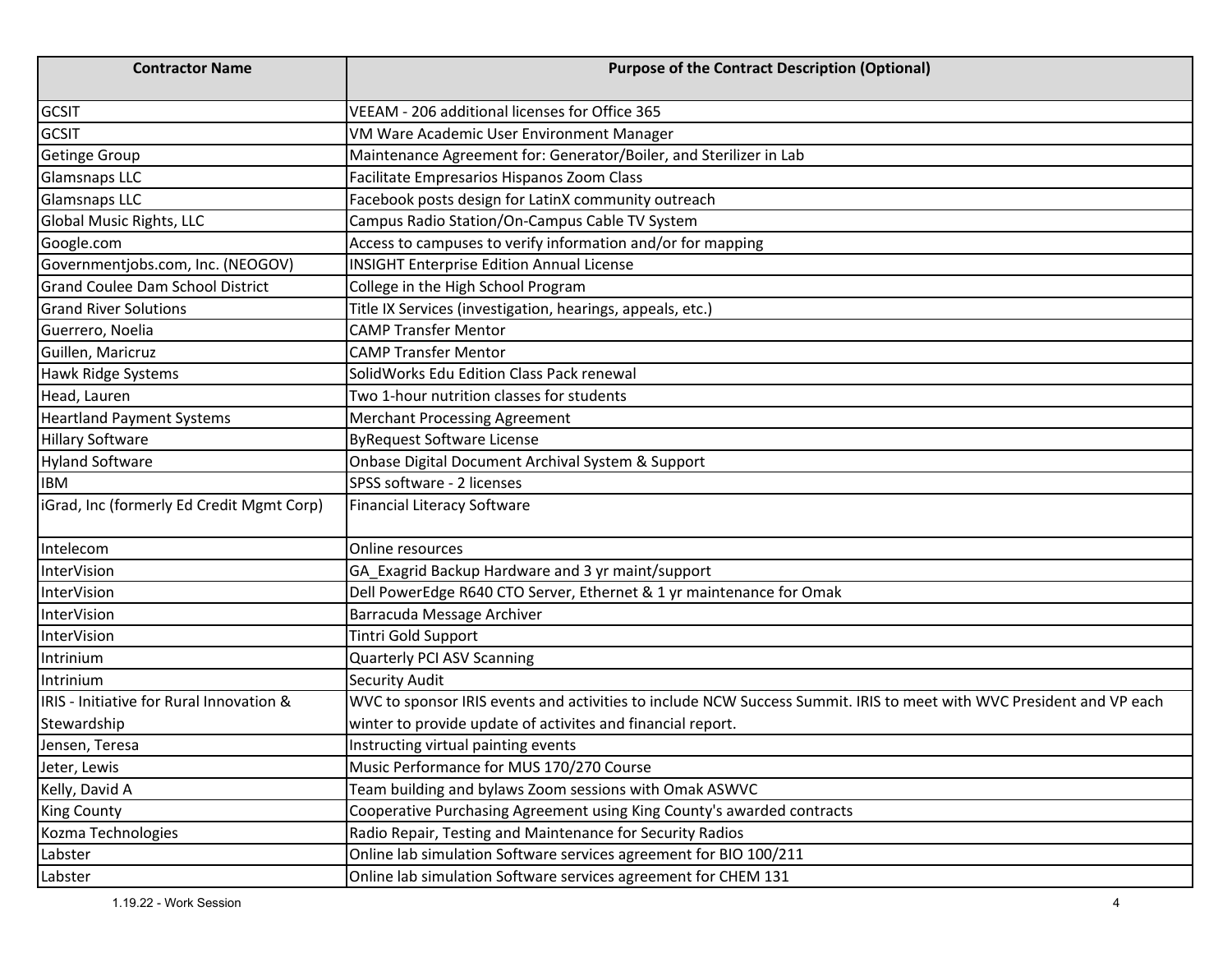| <b>Contractor Name</b>                     | <b>Purpose of the Contract Description (Optional)</b>                                                   |
|--------------------------------------------|---------------------------------------------------------------------------------------------------------|
| Lake Chelan Community Hospital             | <b>Clinical Training Site</b>                                                                           |
| Lake Chelan School District                | <b>Clinical Training Site</b>                                                                           |
| <b>Lamar Companies</b>                     | Billboard Advertising - 5th & Miller                                                                    |
| Language Link                              | Telephone interpreter services                                                                          |
| Lanham, Joseph Drew                        | <b>Visiting Writer</b>                                                                                  |
| Lifeline Ambulance                         | <b>Clinical Training Site</b>                                                                           |
| Link Transit                               | <b>Bus Shelter Placement Agreement</b>                                                                  |
| Little Green Apples Baseball Club, LLC     | WVC use of Scoreboard at Paul Thomas, Sr. Baseball Stadium during owner's off season                    |
| LocalTel                                   | <b>ShoreCare Partner Support</b>                                                                        |
| Lucidpress                                 | Design template software subscription                                                                   |
| MacDonald-Miller Facility Solutions        | <b>Custom Maintenance Tasking</b>                                                                       |
| Mansfield School District                  | College in the High School program                                                                      |
| Manson School District                     | <b>Clinical Training Site</b>                                                                           |
| Megamation Directline Service Agreement    | <b>Megamation Software Services</b>                                                                     |
| (SBCTC)                                    |                                                                                                         |
| Mendoza Insurance Services, LLC            | Facilitate Empresarios Hispanos Zoom Class                                                              |
| Michelle Cannaday                          | Housing Space at 406 Elliot Street, Wenatchee WA                                                        |
| Mitchee, Matthew                           | Collect and process stakeholder feedback through interviews and analysis for WVC Perkins V Workplan     |
| Monterey Institute for Technology and      | EdReady/NROC membership for transitional studies, Math dep and testing center                           |
| Education                                  |                                                                                                         |
| Moraga, Sebastian                          | <b>Translation Startup Course</b>                                                                       |
| MSDSOnline (VelocityEHS)                   | MSDS online subscription                                                                                |
| Nanamkin, Dan                              | Guest Presenter for Red Road Association Event                                                          |
| National Credit Services, Inc.             | <b>Credit and Collection Services</b>                                                                   |
| National Student Loan Clearinghouse        | <b>Participation Agreement</b>                                                                          |
| North Cascades Athletic Club               | <b>Phyical Education Classes</b>                                                                        |
| North Central Educational Service District | Support faculty connections, coordinate and collaborate on the development of CTE articulated pathways. |
| 171                                        |                                                                                                         |
| North Central Educational Service District | <b>Clinical Training Site</b>                                                                           |
| 171                                        |                                                                                                         |
| North Central WDA One Stop Partners        | One-Stop Center for Okanogan County                                                                     |
| North Central WDA One Stop Partners        | One-Stop Center for Chelan/Douglas County                                                               |
| North Forty Productions, LLC               | Create video to promote how WVC programs link students to local jobs                                    |
| <b>OCLC</b> Inc                            | <b>EZProxy Hosted Software Agreement</b>                                                                |
| <b>Okanogan County PUD</b>                 | Underground utility easement                                                                            |
| <b>Omak School District</b>                | <b>Clinical Training Site</b>                                                                           |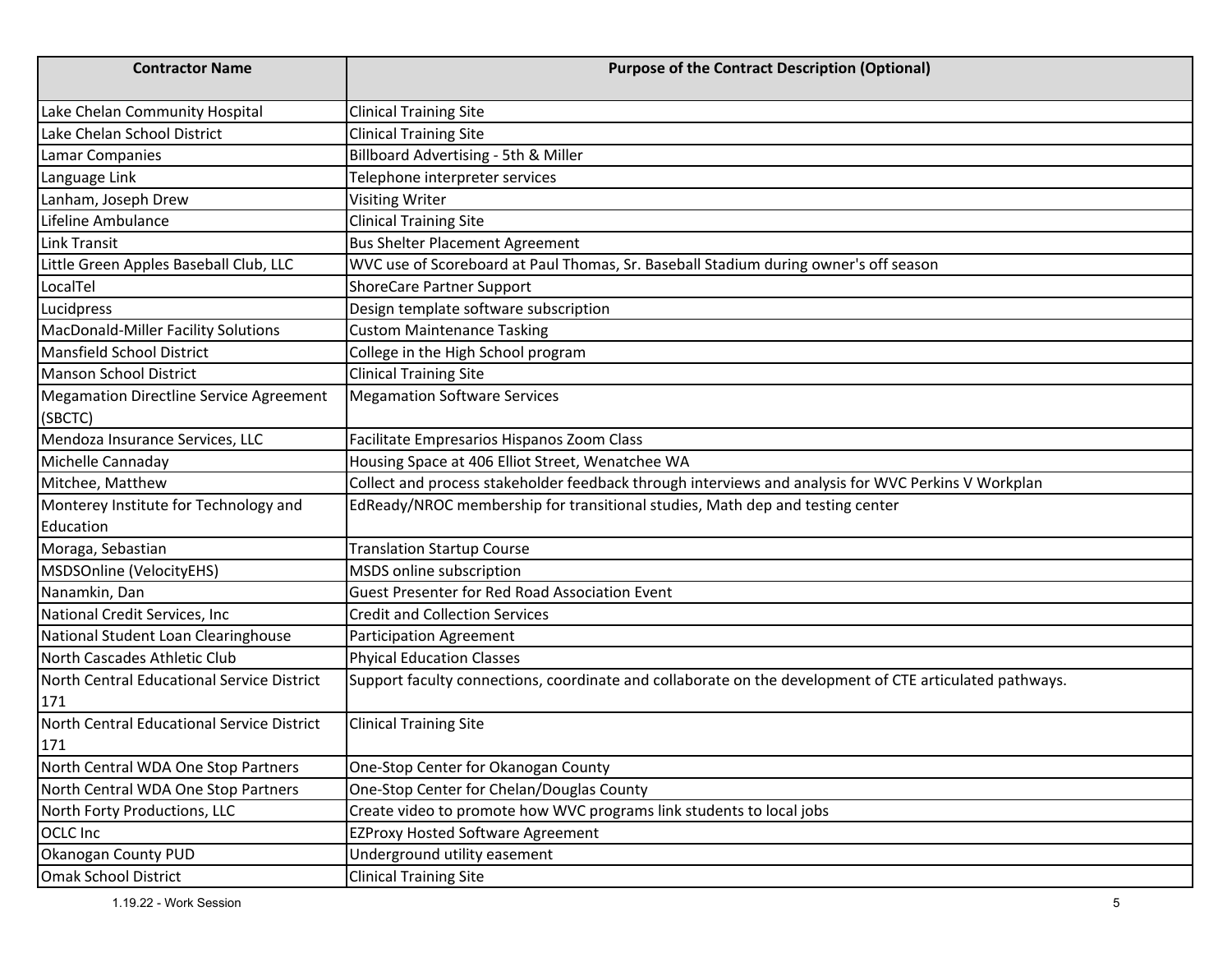| <b>Contractor Name</b>                                 | <b>Purpose of the Contract Description (Optional)</b>              |
|--------------------------------------------------------|--------------------------------------------------------------------|
| <b>Omak School District</b>                            | Facility use for HVAC Classes                                      |
| Omak, City of (Police Department)                      | Sexual assault response cooperative agreement                      |
| OmniUpdate                                             | <b>OU Campus SaaS</b>                                              |
| <b>Orbis Cascade Alliance</b>                          | Interlocal Library Electronic Resources purchasing consortium      |
| Oregon Department of Forestry                          | Firefighter Language Skills Assessment testing (MOU)               |
| Orondo School District                                 | ABS - Adult Basic Skills Instruction Partnership                   |
| <b>Otis Elevator Company</b>                           | Elevator maintenance                                               |
| Our Valley Our Future                                  | Use of research data. Need permission to use                       |
| Ovid Technologies, Inc.                                | Nursing library material                                           |
| <b>Pacific Security</b>                                | Campus Security - Omak                                             |
| Pacific Security (Parker Corporate Services)           | Campus Security - Wenatchee                                        |
| Paradigm Shift LLP                                     | CAMP Leadership Conference Speaker                                 |
| Parchment                                              | Transcript and Credential storage and communication                |
| PCI Security Standards Council                         | Payment Card Industry Security Standards Access                    |
| Pitney Bowes - OMAK                                    | Postage Meter                                                      |
| Pitney Bowes - WENATCHEE                               | Postage Meter                                                      |
| Prometric                                              | Regional Test Center for WA Home Care Aide Exams                   |
| ProofPoint                                             | <b>PFPT Threat Protection Suite</b>                                |
| ProQuest                                               | Academic Complete Library Book Cover Widget Package                |
| Puget Sound Hardware - RS2 Software                    | RS2 Software for SCPs                                              |
| Quincy Valley Medical Center                           | <b>Clinical Training Site</b>                                      |
| <b>RAVE Wireless, Inc.</b>                             | RAVE Alert (Unlimited Text, Email, RSS, CAP) Automated SmartLoader |
| RedSail Technologies, LLC (Smith<br>Technologies, LLC) | SharpRX Pharmacy Tech Program Cloud Software                       |
| Remind101                                              | Student and Family communications tool                             |
| Respondus                                              | Respondus Lockdown Browser                                         |
| Rivedal, Joshua                                        | Suicide Prevention Zoom event                                      |
| RiverCom 911                                           | RiverCom 911 backup location                                       |
| Roach, Michael                                         | Music Performance for MUS 170/270 Course                           |
| Sanders, Scott R.                                      | <b>Visiting Writer</b>                                             |
| <b>SBCTC</b>                                           | CC sharing of purchasing info and contracts                        |
| <b>SBCTC</b>                                           | Interagency agreement for various services                         |
| Scholarship Solutions, LLC                             | Scholarship Management Software                                    |
| (Award Spring)                                         |                                                                    |
| Seattle Children's Hospital                            | <b>Clinical Training Site</b>                                      |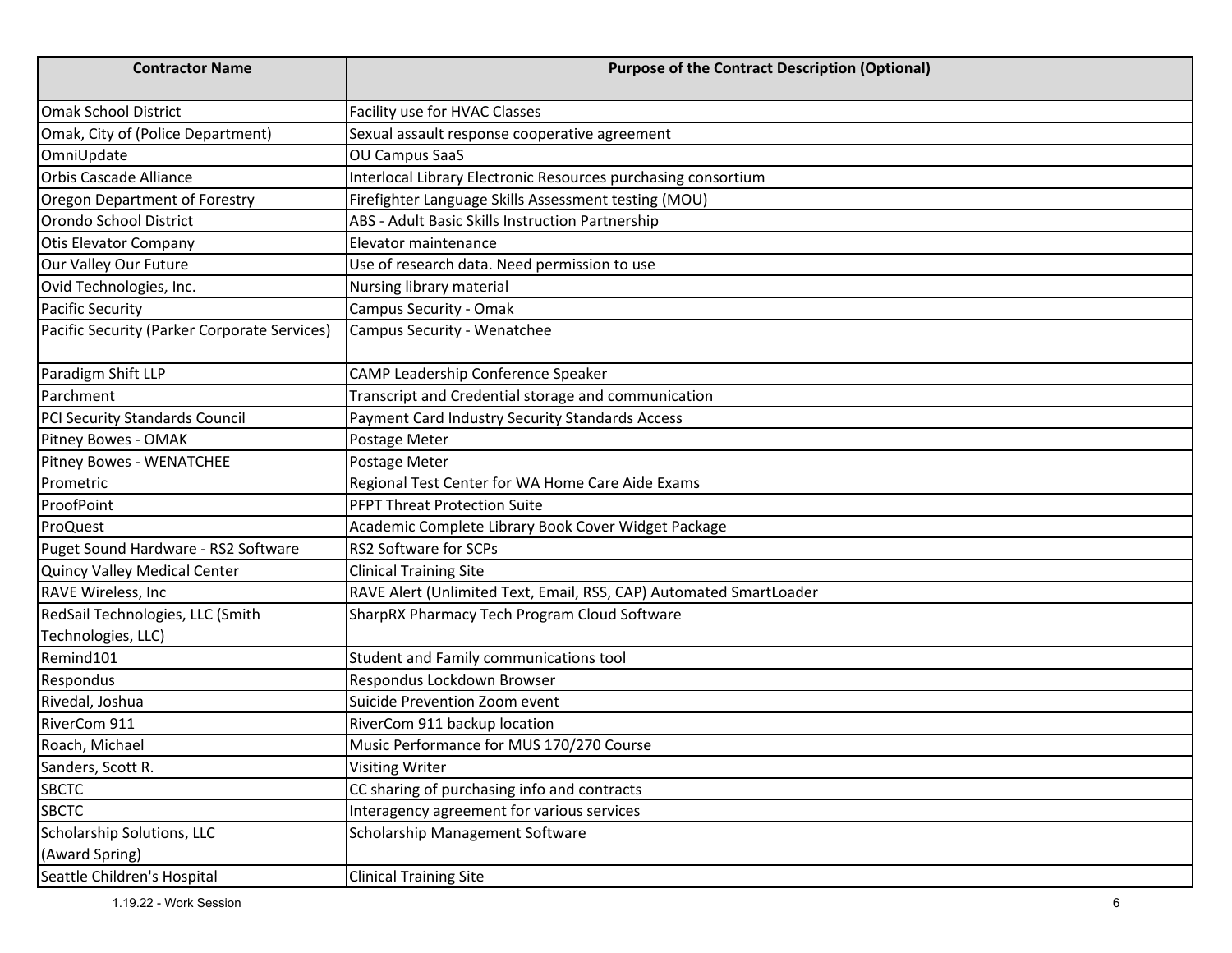| <b>Contractor Name</b>                                                            | <b>Purpose of the Contract Description (Optional)</b>                                                            |
|-----------------------------------------------------------------------------------|------------------------------------------------------------------------------------------------------------------|
| <b>SESAC</b>                                                                      | Musical Performance License Agreement                                                                            |
| Shimadzu Medical Systems USA                                                      | Maintenance & support agreement for Medical Imaging devices                                                      |
| Shred-it                                                                          | Document destruction services                                                                                    |
| Siemens Building Tech Inc.                                                        | <b>Building Services Automation</b>                                                                              |
| Signal Vine, Inc./Central Washington                                              | <b>Text Messaging Platform</b>                                                                                   |
| University (CWU)                                                                  |                                                                                                                  |
| Signal Vine, Inc./Central Washington                                              | <b>Text Messaging Platform</b>                                                                                   |
| University (CWU)                                                                  |                                                                                                                  |
| Signglasses                                                                       | Sign languare interpretation or speech to text services to a pair of smart glasses, computer, or similar device. |
| Simplex Grinnell                                                                  | Suppression Gas Systems Semi-Annual Testing/Inspection                                                           |
| Simplex Grinnell                                                                  | Rec Center Fire Panel Maintenance Agreement                                                                      |
| Simplex Grinnell                                                                  | Rec Center Fire Alarm Detection and monitoring                                                                   |
| SiteImprove                                                                       | Professional Comm College Quality Assurance, Accessibility, SEO, Check Docs                                      |
| SkillSource                                                                       | Provide HSE Preparation classes at Skillsource facility                                                          |
| Smartsheet                                                                        | Project Mgmt software                                                                                            |
| Smartsheet                                                                        | Project Mgmt software - 3 additional licenses                                                                    |
| Software House International (SHI)                                                | Parallels Mac Management for Microsoft SCCM                                                                      |
| Software House International (SHI)                                                | Adobe Products (Cloud, Sign, Higher Ed Student)                                                                  |
| Software House International (SHI)                                                | Papercut license and support                                                                                     |
| Software House International (SHI)                                                | Microsoft Campus Agreement. Education Desktop with CAL Suite and Student CorCAL                                  |
| Software House International (SHI)                                                | Purchasing consortium adminstered by the State of Arizona as lead state                                          |
| SolelyOn Broadcasting LLC                                                         | Advertising on NCWLife Public Access Channel                                                                     |
| Sonocent LLC                                                                      | Glean Teams cloud-based student course note taking software                                                      |
| Sonocent LLC                                                                      | Glean cloud-based student course note taking software                                                            |
| Spectrum - Baxter Healthcare Software                                             | Software for IV pumps in Sim Lab.                                                                                |
| Agreement                                                                         | PO C051312                                                                                                       |
| St. Anthony Hospital                                                              | <b>Clinical Training Site</b>                                                                                    |
| StageClip                                                                         | <b>Virtual Graduation Ceremonies</b>                                                                             |
| Step Afrika USA                                                                   | Dance Troupe performance and tutorial                                                                            |
| <b>Storm Wind LLC</b>                                                             | <b>Ultimate Access Online Training</b>                                                                           |
| Student Connections (Previously USA Funds) Student Loan Borrower Customer Service |                                                                                                                  |
| Symplicity                                                                        | Student Career Launch system                                                                                     |
| SysAid                                                                            | <b>Help Desk Software</b>                                                                                        |
| Tableau Software                                                                  | Tableau Software - Data Visualization Software                                                                   |
| Thyssenkrupp Elevator Corp.                                                       | <b>Elevator Maintenance</b>                                                                                      |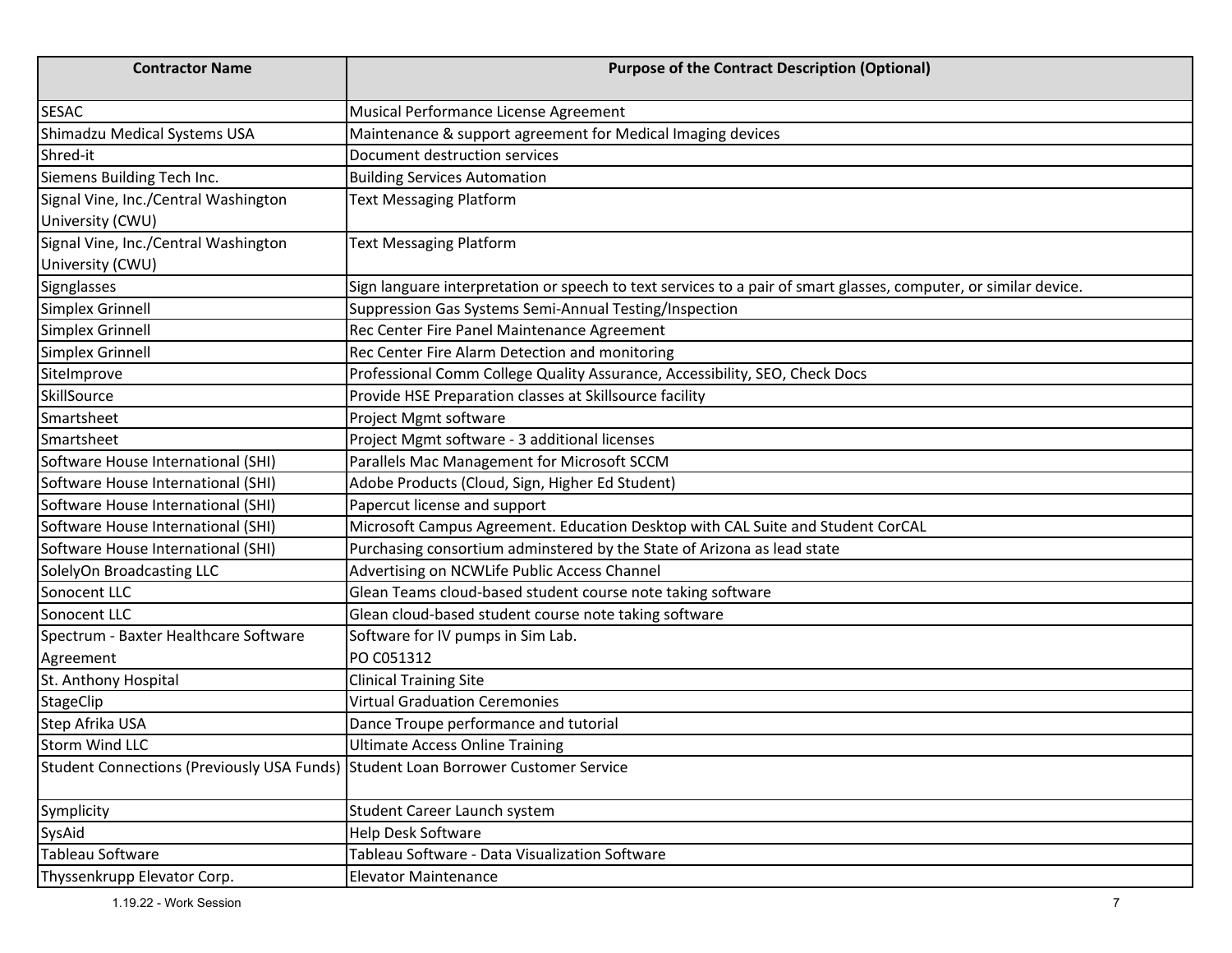| <b>Contractor Name</b>                                                       | <b>Purpose of the Contract Description (Optional)</b>                                                                          |
|------------------------------------------------------------------------------|--------------------------------------------------------------------------------------------------------------------------------|
| Thyssenkrupp Elevator Corp.                                                  | Library Elevator Lift Upgrade                                                                                                  |
| Todd, Aaron                                                                  | StartUp Bootcamp focused on FastTrac curriculm                                                                                 |
| <b>Total Renal Care</b>                                                      | <b>Student Training Agreement</b>                                                                                              |
| Turnitin                                                                     | Originality Checker                                                                                                            |
| University of Washington School of Nursing                                   | <b>Clinical Training Site</b>                                                                                                  |
| Urrutia-Camargo, Rafael                                                      | <b>CAMP Transfer Mentor</b>                                                                                                    |
| US Dept of Justice                                                           | Approval for attendance by nonimmigrants                                                                                       |
| Ventek International                                                         | Payment gateway service for parking machines                                                                                   |
| Versico Roofing Systems - Warranty                                           | Warranty - Expires 11/17/2035                                                                                                  |
| <b>Voortex Productions</b>                                                   | Video Production - Professional/Technical Program                                                                              |
| <b>Washington Association for Community</b><br>Health (WACH)                 | Healthcare apprenticeship program - Tuition reimbursement                                                                      |
| <b>Washington Association for Community</b><br>Health (WACH)                 | Healthcare apprenticeship program - Facility Fees                                                                              |
| Washington Community and Technical<br>College LIBRARY CONSTORTIUM            | Community college of WA work cooperatively to achieve common goals, efficiencies, etc.                                         |
| <b>Washington Federal Bank</b>                                               | <b>Banking Services</b>                                                                                                        |
| Washington Online Virtual Campus (SBCTC)                                     | MOU for verbage on web sites and definition of terms.                                                                          |
| <b>Washington State Arts Commission</b>                                      | Administration and Management of State Art Collection on campus                                                                |
| <b>Washington State Auditor</b>                                              | Exchange confidential information with SAO.                                                                                    |
|                                                                              | Washington State Department of Commerce Develop StartUp Bootcamp focused on FastTrac curriculm                                 |
| Washington State Department of Ecology                                       | Station for monitoring ambient air conditions                                                                                  |
| Washington State Department of<br><b>Employment Security</b>                 | Federal grant - Workforce Innovation and Opportunity Act                                                                       |
|                                                                              | Washington State Department of Enterprise   Project Management for Wells Hall Replacement - Amendment                          |
| Services (DES)                                                               |                                                                                                                                |
| Services (DES)                                                               | Washington State Department of Enterprise Project Management for Wells Hall Replacement                                        |
| Services (DES)                                                               | Washington State Department of Enterprise   To provide Project Management services for the Health Sciences Center, Omak Campus |
| Washington State Department of Enterprise   Enegry Program<br>Services (DES) |                                                                                                                                |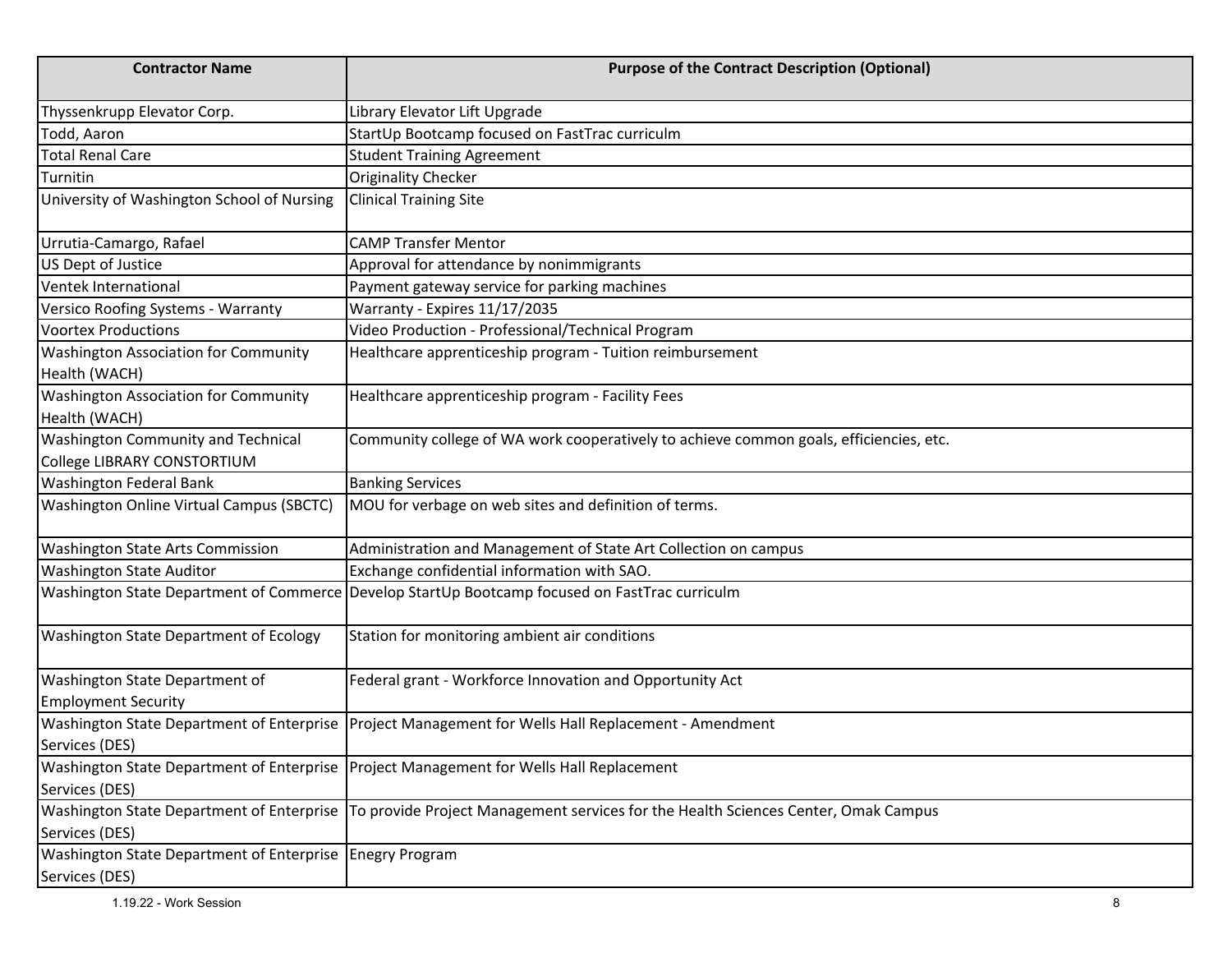| <b>Contractor Name</b>                                                  | <b>Purpose of the Contract Description (Optional)</b>                                                                                                                    |
|-------------------------------------------------------------------------|--------------------------------------------------------------------------------------------------------------------------------------------------------------------------|
| Services (DES)                                                          | Washington State Department of Enterprise   Master Contract Usage Agreement for State DES Master Contracts                                                               |
| Washington State Department of Veterans<br><b>Affairs</b>               | Increase awareness of veterans' programs on campus (provide liason0                                                                                                      |
| Washington State Dept of Retirement<br>Systems                          | Interagency Data Sharing Agreement/MOU                                                                                                                                   |
| Washington State Liquor and Cannabis<br><b>Board</b>                    | Special Permit for Education Laboratory Use                                                                                                                              |
| <b>Washington State Military Department</b>                             | Building Lease at 604 Ringold, Wenatchee, WA                                                                                                                             |
| Washington State University (WSU)                                       | Upward Bound lease of office spaceat 21 Ash Street-Omak                                                                                                                  |
| Washington State University (WSU)                                       | Data/Network Access Lease for WSU for ITV                                                                                                                                |
| Washington State University (WSU)                                       | MOU and Customized Articulation Agreement (CAA) for transfer students from WVC to WSU. In General Agriculture,<br>Sustainable & Organic Agriculture, or AgriTechnologies |
| Washington Student Achievement Council                                  | WA Supplemental College Assistance Migrant Program (CAMP)                                                                                                                |
| <b>Waste Management</b>                                                 | Non-Hazardous Waste Service                                                                                                                                              |
| Watermark Insights LLC                                                  | EvaluationKIT clould software license                                                                                                                                    |
| <b>Weaver Exterminating</b>                                             | Pest control                                                                                                                                                             |
| Weinstein Beverage                                                      | Beverage Agreement through Wenatchee Valley College Foundation                                                                                                           |
| Wenatchee Baseball Club, LLC                                            | AppleSox lease of WVC baseball field; orignal term extendable each year by written request                                                                               |
| Wenatchee Racquet & Athletic Club (WRAC) Corporate Membership Agreement |                                                                                                                                                                          |
| <b>Wenatchee School District</b>                                        | Pre-College Instruction Partnership Under 21st Century Community Learning Center Grant Guidelines 2014-2021                                                              |
| Wenatchee Valley College Foundation -<br><b>North Campus</b>            | Mutual Coordination of Effort/Support                                                                                                                                    |
| Wenatchee Valley Museum & Cultural<br>Center                            | Cooperative agreement for management of Wells House                                                                                                                      |
| Wenatchee Valley Symphony                                               | Use MAC for rehearsals in exchange for opportunities for WVC students. Renewed annually.                                                                                 |
| Wenatchee, (City of) Police Department                                  | Clery Act Compliance collaboration agreement                                                                                                                             |
| Wenatchee, City of                                                      | Outdoor water for landscaping to be paid by WVC (lessee) rather than Military Dept (lessor).                                                                             |
| Western Washington University (WWU)                                     | Washington Campus Compact - College Access Corp Program                                                                                                                  |
| Xerox                                                                   | Replace old Xerox Fax Machine from Welss 1028 - for CNA lab in portables                                                                                                 |
| Xerox                                                                   | Xerox machine lease and usage - mulitple machines                                                                                                                        |
| Xmedius Solutions Inc.                                                  | Phone/Fax support                                                                                                                                                        |